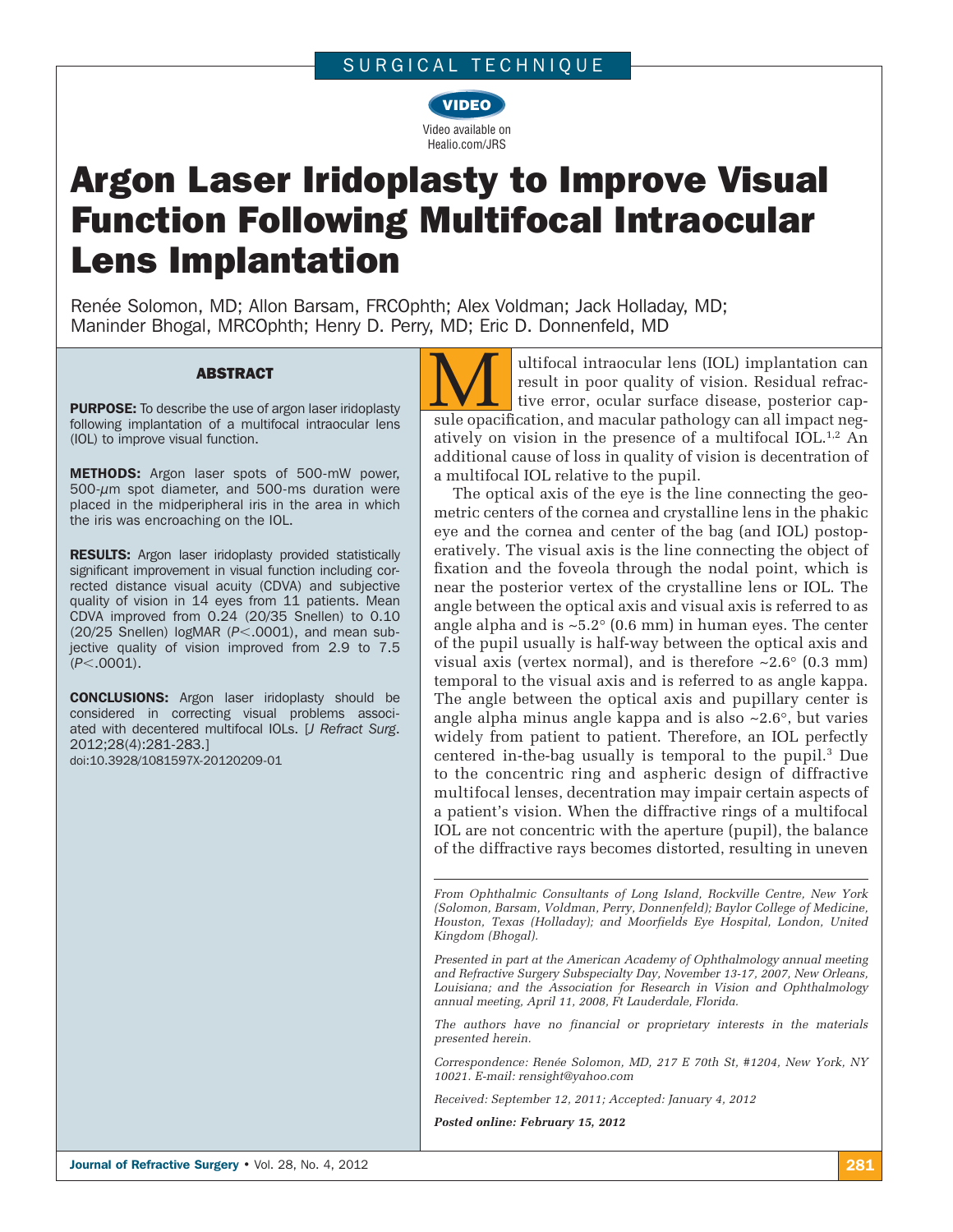#### Argon Laser Iridoplasty Following Multifocal IOL Implantation/Solomon et al



Figure 1. Multifocal intraocular lens decentered behind the pupil with white spots illustrating the intended site of argon laser.

light scatter with consequent contrast and resolution loss of the retinal image, which the patient describes as "waxy" vision. All aspheric IOLs when decentered create coma, which can degrade quality of vision.4

#### SURGICAL TECHNIQUE

Consecutive patients with multifocal IOLs that were not centered behind the pupil (Fig 1) were recruited. Argon laser iridoplasty (wavelength 514.5 nm) was performed by creating four laser spots of 500-mW power, 500-μm spot diameter, and 500-ms duration in the midperiphery of the iris in the area in which the iris encroaches on the center of the IOL. The iris in the treated area retracts, exposing the covered section of the multifocal IOL (Fig 2). Four laser spots were placed initially and the number was titrated to the amount of pupil movement required to achieve centration of the IOL behind the pupil. In dark irises, which absorb the argon laser energy effectively, the iris may begin to char and contract. In these cases, less energy was required. For blue irises that did not respond and did not contract, more energy was needed. Each patient was pretreated with one drop of topical ophthalmic anesthetic and no contact lens was used for the laser procedure. Patients were prescribed topical loteprednol 0.5% four times per day for 1 week following the laser treatment.

### RESULTS

Fourteen eyes from 11 patients with at least 0.3 mm of decentration of the pupil center relative to the center of the IOL underwent argon laser iridoplasty to center the pupil over a multifocal IOL. All patients provided



Figure 2. Multifocal intraocular lens after argon laser iridoplasty centered behind the pupil.

informed consent and were treated by the same surgeon (E.D.D.). All eyes had previously undergone uncomplicated cataract surgery at least 3 months prior to argon laser iridoplasty.

Argon laser iridoplasty was performed after all contributing factors for glare and halo were treated. Contributing factors included residual refractive error, ocular surface disease, posterior capsule opacities, and cystoid macular edema. Corrected distance visual acuity (CDVA) and patient subjective quality of vision were measured prior to argon laser iridoplasty and 1 month postoperatively. Mean CDVA improved from 0.24 (20/35 Snellen) to 0.10 (20/25 Snellen) logMAR (*P*-.0001), and mean subjective quality of vision improved from 2.9 to 7.5 (*P*-.0001) on a scale of 1 to 10. No postoperative complications occurred. No eye lost lines of CDVA or had worse symptoms postoperatively.

#### **DISCUSSION**

Quality of vision is reduced in all patients receiving a multifocal IOL due to the separation of light and the two images formed on the retina. These issues are compounded with IOL decentration. The optics of multifocal IOLs improve with proper centration although in some patients relative decentration is well tolerated.<sup>3</sup> Excellent centration is required to maximize the visual outcome of wavefront-corrected IOLs.<sup>5</sup> The effects of decentration have been shown to decrease optical performance in bifocal contact lenses.6

All IOLs, whether monofocal or multifocal, exhibit astigmatism and coma when decentered or tilted. Furthermore, the pupil is decentered inferonasally in a significant portion of the population.<sup>7</sup> As a result, the